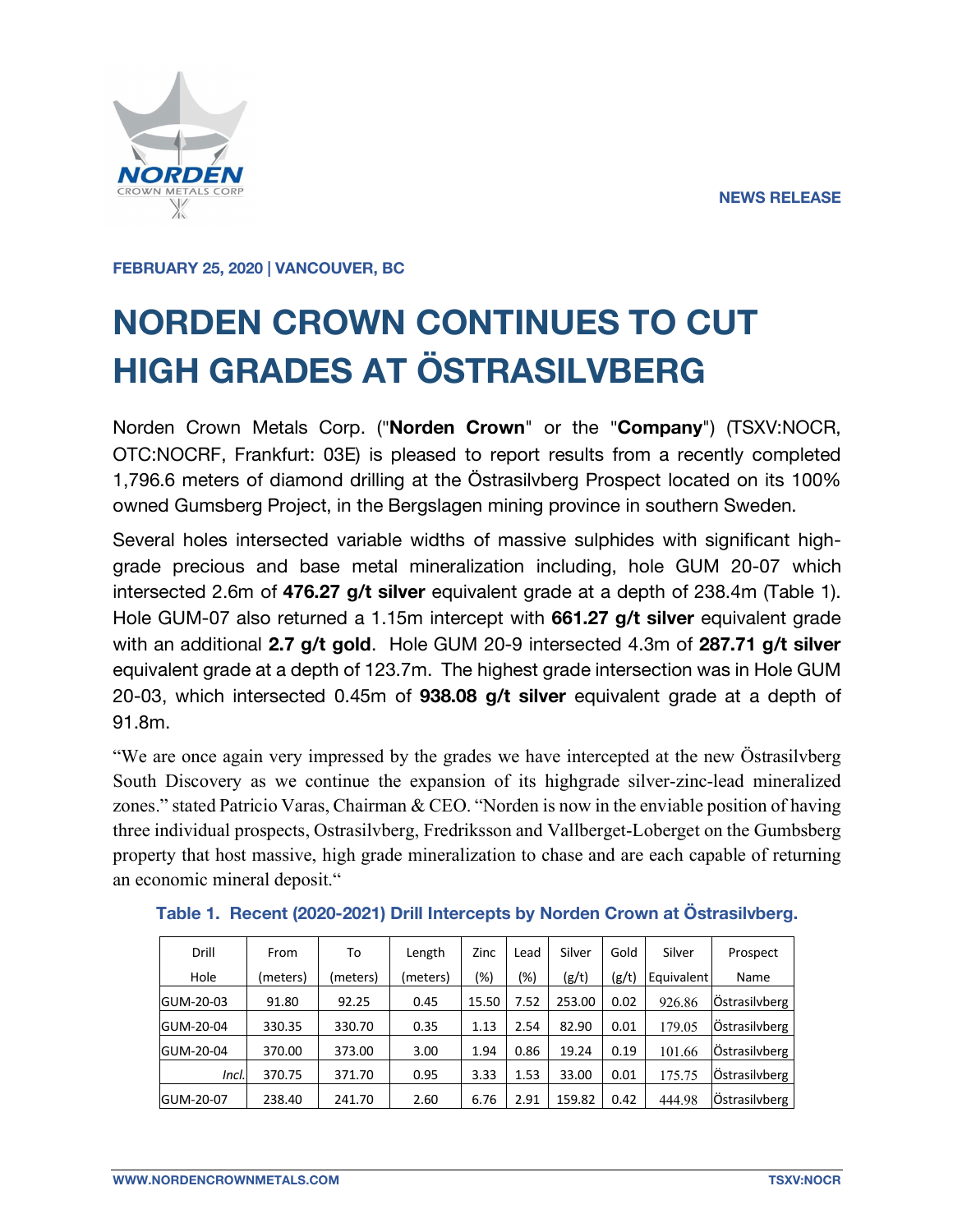

| Incl.     | 238.40 | 239.30 | 0.90 | 13.73 | 4.23 | 381.39 | 0.36 | 920.90 | Östrasilvberg |
|-----------|--------|--------|------|-------|------|--------|------|--------|---------------|
| GUM-20-07 | 268.05 | 269.20 | 1.15 | 10.08 | 4.54 | 47.79  | 2.70 | 477.74 | Östrasilvberg |
| GUM-20-08 | 313.15 | 313.50 | 0.35 | 1.39  | 2.16 | 133.00 | 0.00 | 228.50 | Östrasilvberg |
| GUM-20-08 | 331.80 | 332.10 | 0.30 | 2.75  | 1.46 | 242.00 | 0.01 | 364.53 | Östrasilvberg |

Insufficient work has been done to report true thickness and lengths reported as seen in drill core, true widths are estimated to be 50-65% of reported intervals based on 3D modeling and angle to core axis observations. Metal ratios are calculated assuming 100% recoveries at US \$1806 Gold, US \$27.65 Silver, US \$ 1.05 Lead, US \$ 1.29 Zinc.

Drilling at Östrasilvberg was designed to test the along-strike and down-plunge continuity of the Main and South Zone high-grade precious metal enriched base metal mineralization. Four of the nine holes drilled at the Östrasilvberg prospect in the recent campaign did not reach the intended target(s) because they intersected post mineral mafic intrusions (sub parallel to the drill hole) or encountered poor ground conditions (fault rubble).

Norden Crown intends to carry out a property-wide airborne EM geophysical survey to trace the continuity of the mineralized VMS zones at the Östrasilvberg, Vallberget and Loberget high-grade trends. The EM airborne survey will also cover the greater Gumsberg West land position, including the Fredriksson prospect, which is highly prospective for new discoveries.

## **Östrasilvberg South Zone Discovery**

In December 2018 and January 2019, Norden Crown completed nine diamond drill holes in the vicinity of the past producing Östrasilvberg Mine. Diamond drilling tested prospective stratigraphy east, west and down-plunge of the previously reported intercept from BM-17-005, which returned 10.94 metres of 656.7 g/t silver, 16.97% zinc, 8.52% lead and 0.76 g/t gold south of the main Östrasilvberg mine workings (see Boreal News Release dated February 28, 2018). Holes GUM-18-006, GUM-18-008 and GUM-18-009 tested the down-plunge and along-strike continuity of newly recognized remobilized silver-zinc-lead-gold mineralization that occurs 50 metres south of the historical workings which was intercepted in BM-17-005 in Boreal's 2017/2018 program and again in holes BM-18-003 and BM-18-004. GUM-18-007 tested the down plunge extent of historically mined mineralization exposed at surface. Drill holes GUM-18- 006 through GUM-18-009 expanded the newly discovered zone. Drill hole GUM-18-006 cut two zones of pyrite-rich massive sulphide lenses which returned significant lead-zinc mineralization interpreted to represent the primary sulphide source of the remobilized sulphides.

The presence of high-grade remobilized veins and primary volcanogenic massive sulphide mineralization significantly upgrades the potential at Östra Silvberg.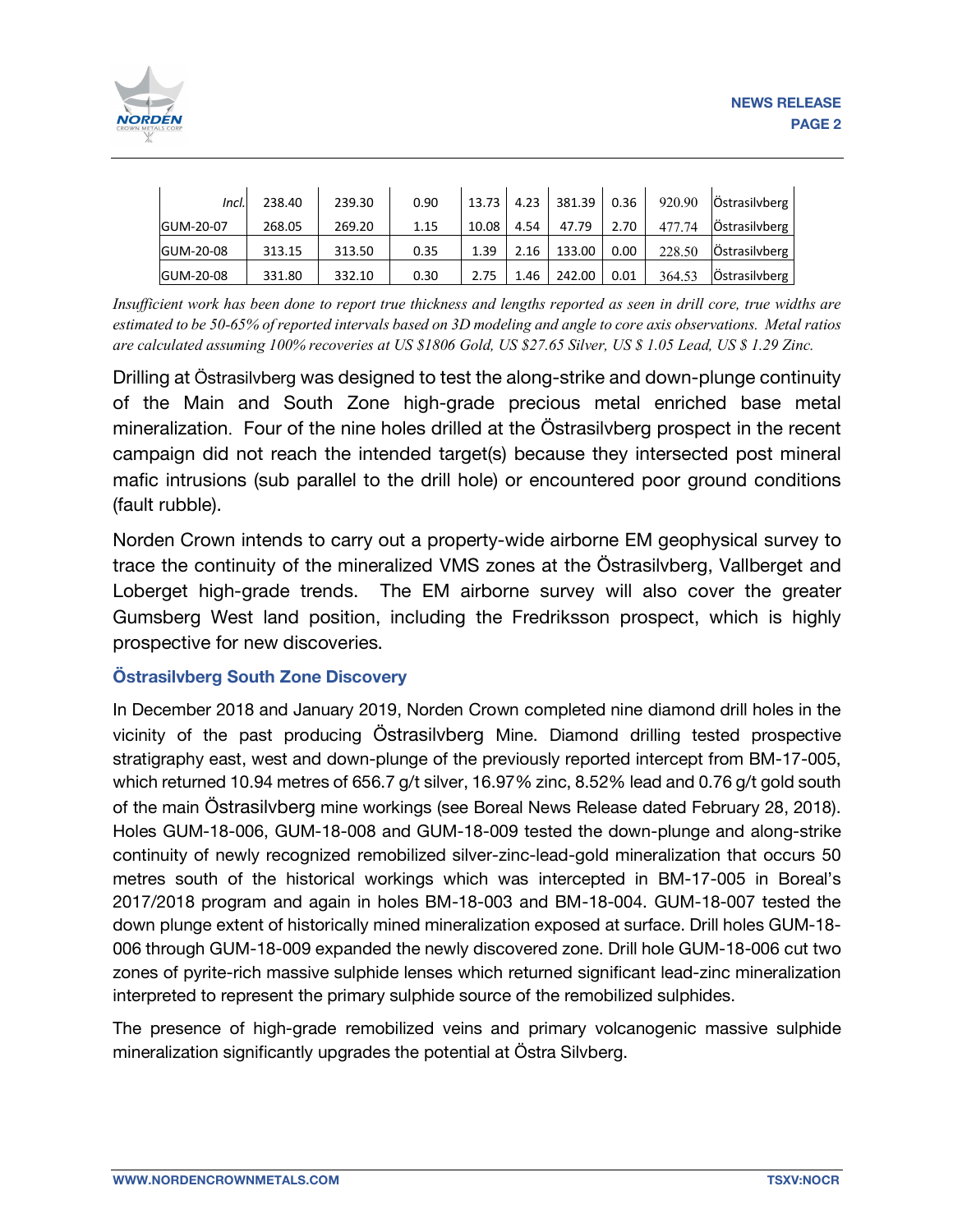

| Drill     | From     | To       | Length   | Zinc   | Lead   | Silver | Gold  | Silver     | Prospect      |
|-----------|----------|----------|----------|--------|--------|--------|-------|------------|---------------|
| Hole      | (meters) | (meters) | (meters) | $(\%)$ | $(\%)$ | (g/t)  | (g/t) | Equivalent | Name          |
| BM-17-05  | 122.3    | 133.24   | 10.94    | 16.97  | 0.76   | 657    | 8.52  | 1218.33    | Östrasilvberg |
| GUM-18-03 | 105      | 116      | 11       | 5.89   | 0.96   | 239    | 2.51  | 450.27     | Östrasilvberg |
| GUM-18-04 | 162.16   | 173.17   | 11.01    | 7.45   | 0.77   | 275    | 2.65  | 531.73     | Östrasilvberg |
| GUM-18-06 | 210.84   | 223.44   | 12.6     | 6.73   | 0.08   | 18.5   | 1.99  | 235.89     | Östrasilvberg |
| GUM-18-07 | 103.58   | 104.75   | 1.17     | 2.67   | 0.44   | 32     | 1.27  | 127.88     | Östrasilvberg |
| GUM-18-08 | 190.75   | 196.4    | 5.65     | 8.75   | 1.08   | 289    | 4.67  | 594.68     | Östrasilvberg |
| GUM-18-09 | 105.02   | 105.94   | 0.92     | 3.98   | 0.23   | 32.8   | 0.94  | 165.67     | Östrasilvberg |
| GUM-20-03 | 91.80    | 92.25    | 0.45     | 15.50  | 7.52   | 253.00 | 0.02  | 926.86     | Östrasilvberg |
| GUM-20-04 | 330.35   | 330.70   | 0.35     | 1.13   | 2.54   | 82.90  | 0.01  | 179.05     | Östrasilvberg |
| GUM-20-04 | 370.00   | 373.00   | 3.00     | 1.94   | 0.86   | 19.24  | 0.19  | 101.66     | Östrasilvberg |
| GUM-20-07 | 238.40   | 241.70   | 2.60     | 6.76   | 2.91   | 159.82 | 0.42  | 444.98     | Östrasilvberg |
| GUM-20-07 | 268.05   | 269.20   | 1.15     | 10.08  | 4.54   | 47.79  | 2.70  | 477.74     | Östrasilvberg |
| GUM-20-08 | 313.15   | 313.50   | 0.35     | 1.39   | 2.16   | 133.00 | 0.00  | 228.50     | Östrasilvberg |
| GUM-20-08 | 331.80   | 332.10   | 0.30     | 2.75   | 1.46   | 242.00 | 0.01  | 364.53     | Östrasilvberg |

# **Table 1. Key drill Intercepts by Norden Crown at Östra Silvberg.**

Insufficient work has been done to report true thickness and lengths reported as seen in drill core, true widths are estimated to be 50-65% of reported intervals based on 3D modeling and angle to core axis observations. Metal ratios are calculated assuming 100% recoveries at US \$1806 Gold, US \$27.65 Silver, US \$ 1.05 Lead, US \$ 1.29 Zinc.

## **About the Gumsberg Project**

The strategically situated Gumsberg project consists of six exploration licenses in the Bergslagen mining province of southern Sweden totaling over 18,300 hectares, where multiple zones of VMS and related styles of mineralization occur. Silver-rich mineralization at Gumsberg was mined from the 13th century through the early 1900s, with over 30 historic mines present on the property, most notably the Östrasilvberg Mine which was the largest silver mine in Sweden between 1250 and 1590. Despite its long-lived production history, relatively little modern exploration has taken place on the project. New geologic interpretations, geophysical surveys and reconnaissance drilling have led to the identification of multiple new exploration targets near the historic workings.

## **Quality Control, Quality Assurance and Core Handling Protocols**

Drill core is logged and prepped for sampling before submittal to ALS in Malå, Sweden where it is cut, bagged and prepped for analysis. Accredited control samples (blanks and accredited standards) are inserted into the sample intervals regularly. Samples are dried (if necessary),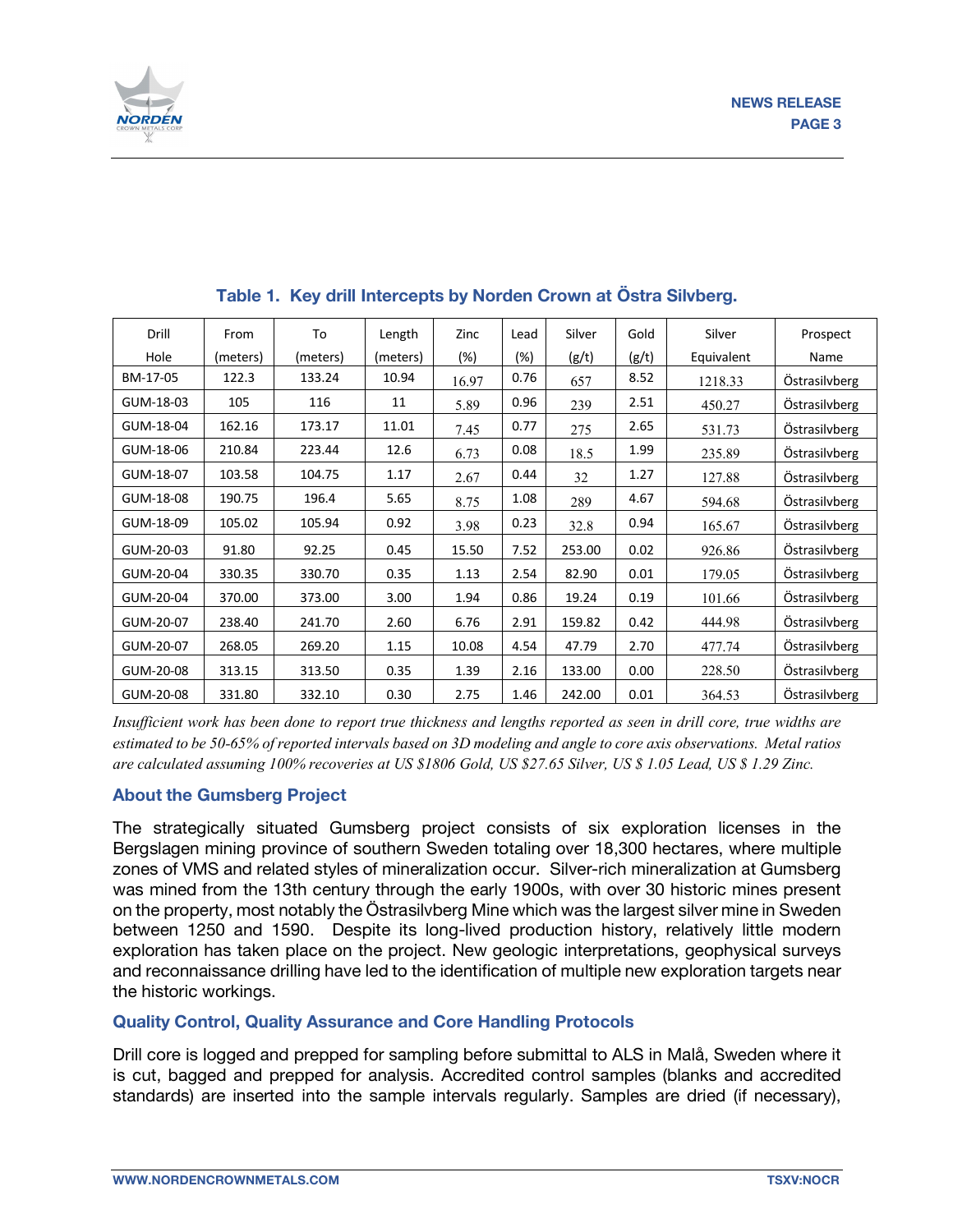

weighed, crushed (70% < 2mm), and riffle split into two fractions. One is retained (coarse reject) and the other is pulverized to 85% < 75µm. Pulps are analyzed by ultra-trace ICP-MS (ME-MS41) and ICP-AES Au (Au-ICP22). Over detection limit samples are reanalyzed using ore grade ICP-AES by aqua regia (ME-OG62) or by AAS in the case of high-grade zinc (ZnAAORE).

#### **Qualified Person**

Daniel MacNeil, P.Geo, a Qualified Person as defined by National Instrument 43-101 *Standards of Disclosure for Mineral Projects*, has read and approved all technical and scientific information contained in this news release. Mr. MacNeil is Vice President Exploration for Norden Crown.

#### **About Norden Crown Metals Corp.**

Norden Crown is a mineral exploration company focused on the discovery of silver, zinc, copper, and gold deposits in exceptional, historical mining project areas spanning Sweden and Norway. The Company aims to discover new economic mineral deposits in known mining districts that have seen little or no modern exploration techniques. The Company is led by an experienced management team and an accomplished technical team, with successful track records in mineral discovery, mining development and financing.

#### **On behalf of Norden Crown Metals Corp.**

Patricio Varas, Chairman and CEO

For more information on Norden Crown please visit the Company website at www.nordencrownmetals.com or contact us at +1.604.618.1835 or info@nordencm.com.

*Neither TSX Venture Exchange nor its Regulation Services Provider (as that term is defined in the policies of the TSX Venture Exchange) accepts responsibility for the adequacy or accuracy of this release.* 

## **Cautionary Note Regarding Forward-Looking Statements**

This news release contains certain statements that may be deemed "forward‐looking statements". Forward‐looking statements are statements that are not historical facts and are generally, but not always, identified by the words "expects", "plans", "anticipates", "believes", "intends", "estimates", "projects", "potential" and similar expressions, or that events or conditions "will", "would", "may", "could" or "should" occur. Forward-looking statements may include, without limitation, statements relating to future outlook and anticipated events, such as the successful completion of the Private Placement or the anticipated use of proceeds of the Private Placement by the Company. Although Norden Crown believes the expectations expressed in such forward‐looking statements are based on reasonable assumptions, such statements are not guarantees of future performance, are subject to risks and uncertainties, and actual results or realities may differ materially from those in the forward‐looking statements. Such material risks and uncertainties include, but are not limited to, Norden Crown's ability to raise sufficient capital to